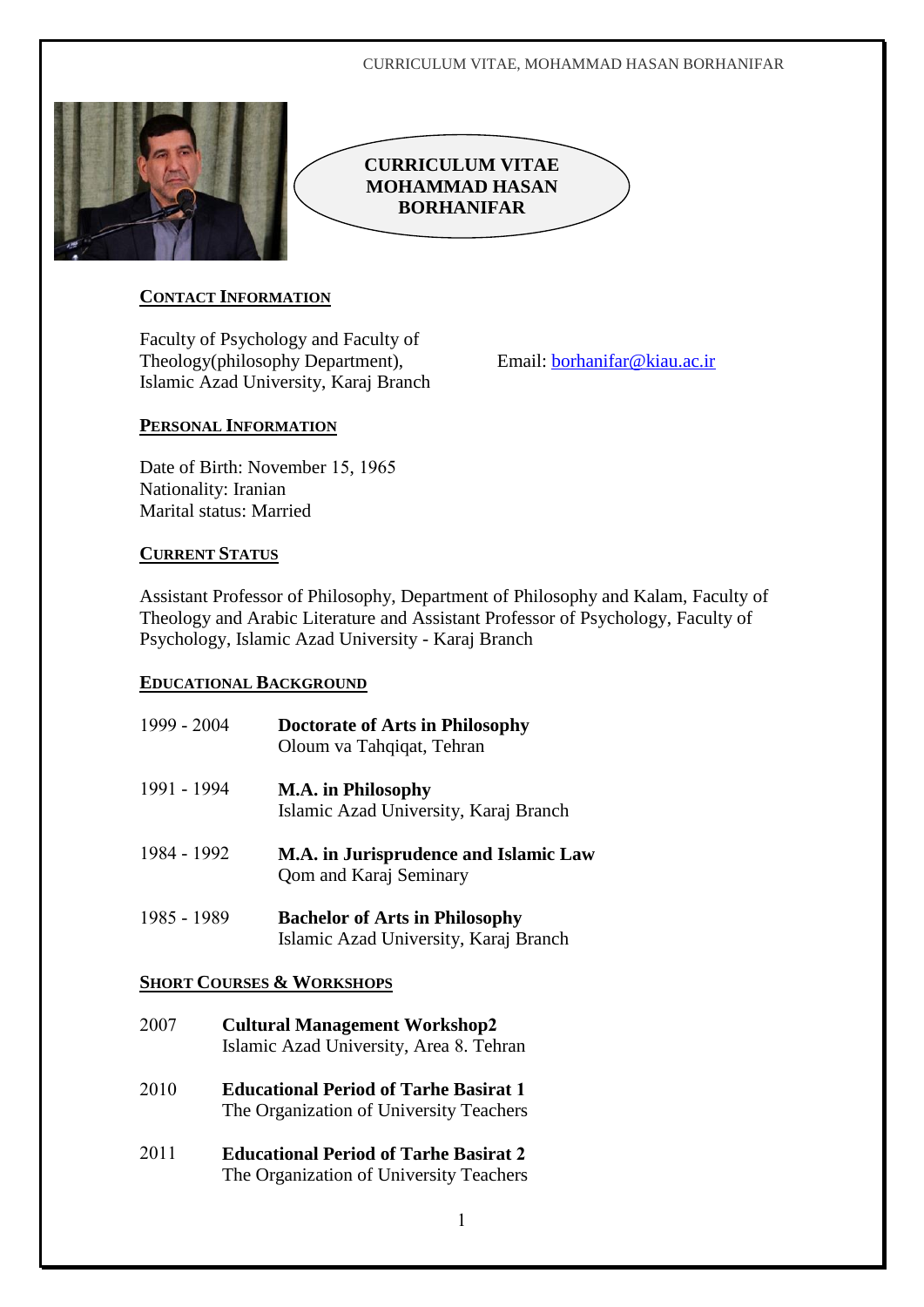| 2007 | <b>Manegment of high education</b><br>Islamic Azad University, area 8. The Ofice of the Studies and Education of<br>staff |
|------|---------------------------------------------------------------------------------------------------------------------------|
| 2006 | The Methods of Making Succesful Rapport 1                                                                                 |
|      | Islamic Azad Univercity, Area 8. Islamic Azad University Karaj Branch                                                     |
| 1997 | <b>Theaching of the Basic of Islamic Thought</b>                                                                          |
|      | Imam Khomeini's Research and Educational Institution                                                                      |
| 2006 | <b>Workshop of Caltural Management</b>                                                                                    |
|      | Islamic Azad University, Area 8. Tehran                                                                                   |
| And  |                                                                                                                           |

### **EMPLOYMENT BACKGROUND**

| 1994 - 2012   | <b>Assistant Professor</b> , Islamic Azad University, Karaj Branch |
|---------------|--------------------------------------------------------------------|
| $2007 - 2009$ | <b>Assistant Professor, National University of Kirgizestan</b>     |
| $2003 - 2007$ | <b>Assistant</b> of the Karaj University                           |
| $2000 - 2012$ | Acting as the Social Specialist at Albors Radio Station            |
|               |                                                                    |

# **PUBLICATIONS**

#### **A)CONFERENCES**

## **The Movement of the Production of Science - Software and Open-mindedness Movement** Islamic Azad University, Karaj Branch, Research Asistant Office. Karaj

**The relationship of Rationality and Spirituality** *Conference:* Rationality, Spirituality and avoiding senselessness. 2006, (Speech) Islamic Azad University, Karaj, Iran

**Khayam Philosophy** Begoa University. Kirkizistan.

### **The Aspects of Imam Khomeini's Personality** Arabayef University. Kirkizistan.

**Islam and Globalization** Bishkek National University (Yousof Balasaghin). Kirgizistan.

**The Position of Women's Veils in Islamic Society** Islamic Azad University, Karaj, Iran, 2005, (Speech)

And…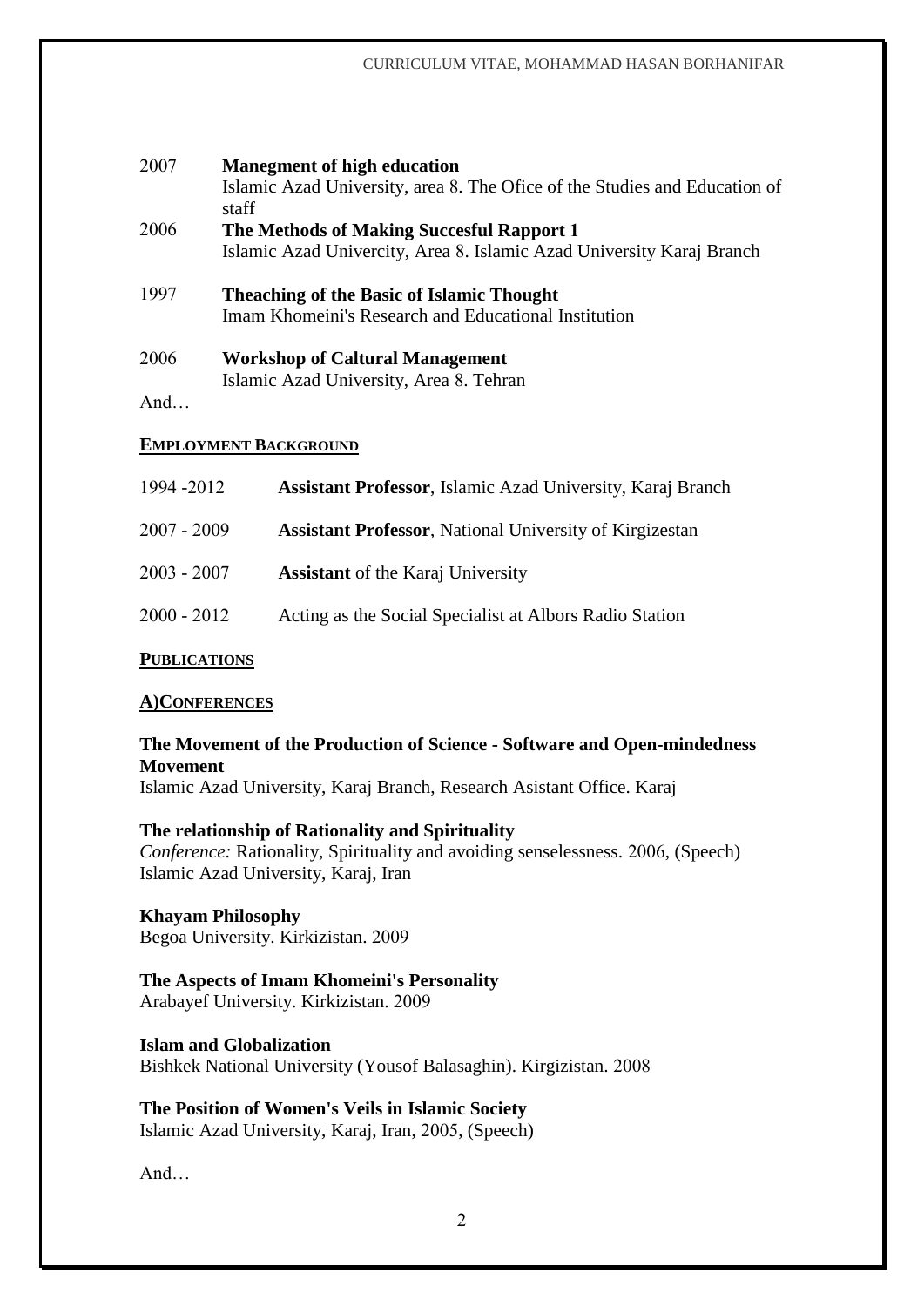#### CURRICULUM VITAE, MOHAMMAD HASAN BORHANIFAR

## **B) JOURNAL PAPERS**

**A drop to craziness** *Journal: Phoenix. 2004;(3):4-5* 

**An Introduction to Eloquence and Elocution** *Journal:* Faculty of Theology Jurnal. 2000;1(4):29-37

**An Introduction to Jurisprudence** *Journal:* Theology Faculty Jurnal. 1999;(3):24-34

## **An Introduction to Logic**

*Journal:* Theology Faculty Jurnal

And…

## **C) BOOKS**

**The Teosophical Thought of Sheykh Mohammad Abdoh** *Publisher: Islamic Azad University. 2009; (Translation from Arabic into Farsi) Authors:* Dr. Mohammad Hasan Borhanifar and Dr. Vali Kamrani

## **Manifestation of God**

*Publisher: Islamic Azad University of Karaj. 2007; (in Farsi) Authors:* Dr. Mohammad Hasan Borhanifar and Others

## **Toward the Light**

*Publisher: Saamen. 1999; (in Farsi) Authors:* Dr. Mohammd Hasan Borhanifar and Others

## **The Persian Translation of Tavaf and Sai Prayers**

*Publisher: Islamic Azad University, Karaj Branch, Islamic Culture Office. 1998;* (Translation from Arabic into Farsi) *Author:* Dr Mohammad Hasan Borhanifar

## **THESES SUPERVISION**

| 2003 | <b>Religious Pluralism According to the Viewpoint of</b><br><b>Contemporary Iranian Philosophers</b><br>Place: Islamic Azad University Karaj Branch |
|------|-----------------------------------------------------------------------------------------------------------------------------------------------------|
| 2011 | The Riationship of Wisdom and Love from the Philosophical<br>and Mystical Viewpoints<br><i>Place:</i> Islamic Azad University Karaj Branch          |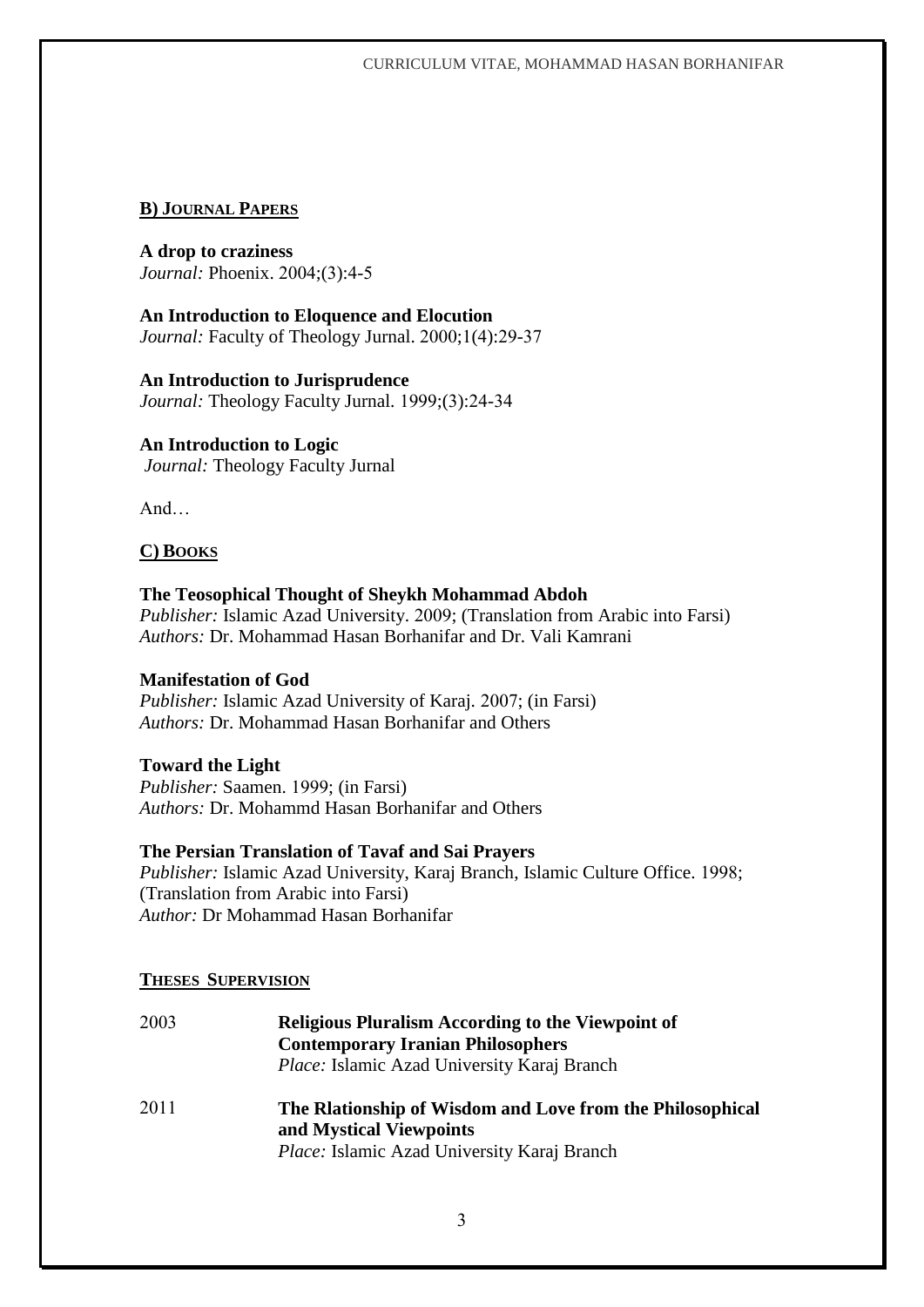### CURRICULUM VITAE, MOHAMMAD HASAN BORHANIFAR

| 2006 | The Relationship of Knowledge and Religion at the Time of<br><b>Enlightenment</b><br>Place: Islamic Azad University Karaj Branch                                         |
|------|--------------------------------------------------------------------------------------------------------------------------------------------------------------------------|
| 2009 | <b>Natural Resources of Islamic Countries</b><br><i>Place:</i> Bishkek National University of Kirgizestan                                                                |
| 2009 | The Relationship of Wizdom and Religion from the Islamic<br>Viewpoint / Свяэь Разума и Религии с Точки Зреия Ислама<br>Place: Bishkek National University of Kirkizistan |
| 2010 | An Enquiry Concerning the Metaphycical Foundations of<br><b>Teaching Philosophy to Children</b><br>Place: Islamic Azad University Karaj Branch                           |
| 2009 | The Study of Economic Viewpoint of Islam / Природные<br>Ресурсы Исламских Государств<br>Place: Bishkek National University of Kirgizestan                                |
| 2011 | The Comparative Study of the Philosophical Psychology and<br>the Experimental Psychology<br>Place: Islamic Azad University Karaj Branch                                  |
| 2006 | A Comparative Study Concerening Feminism Baces with<br><b>Women's Law in Islam</b><br>Place: Islamic Azad University Karaj Branch                                        |
| 2006 | <b>Eloquence in Logic and Its Comparison with Oration</b><br>Place: Islamic Azad University Karaj Branch                                                                 |
| 2004 | Philosophical Principles and rules of Molla Sadra in the<br><b>Commentary of Quran</b><br>Place: Islamic Azad University Karaj Branch                                    |
| 2010 | The Juridical and Legal Principles of The Arid land Ownership<br>Place: Islamic Azad University Karaj Branch                                                             |
| 2003 | <b>Religious Pluralism According to the Viewpoit of John Hick</b><br>and Its Evaluation on the basis of Islamic Thought<br>Place: Islamic Azad University Karaj Branch   |
| 2003 | <b>The Psychology of Religion</b><br>Place: Islamic Azad University Karaj Branch                                                                                         |
| 2003 | The Translation of An Enquiry Concerning Human<br>Understanding<br>Place: Islamic Azad University Karaj Branch                                                           |